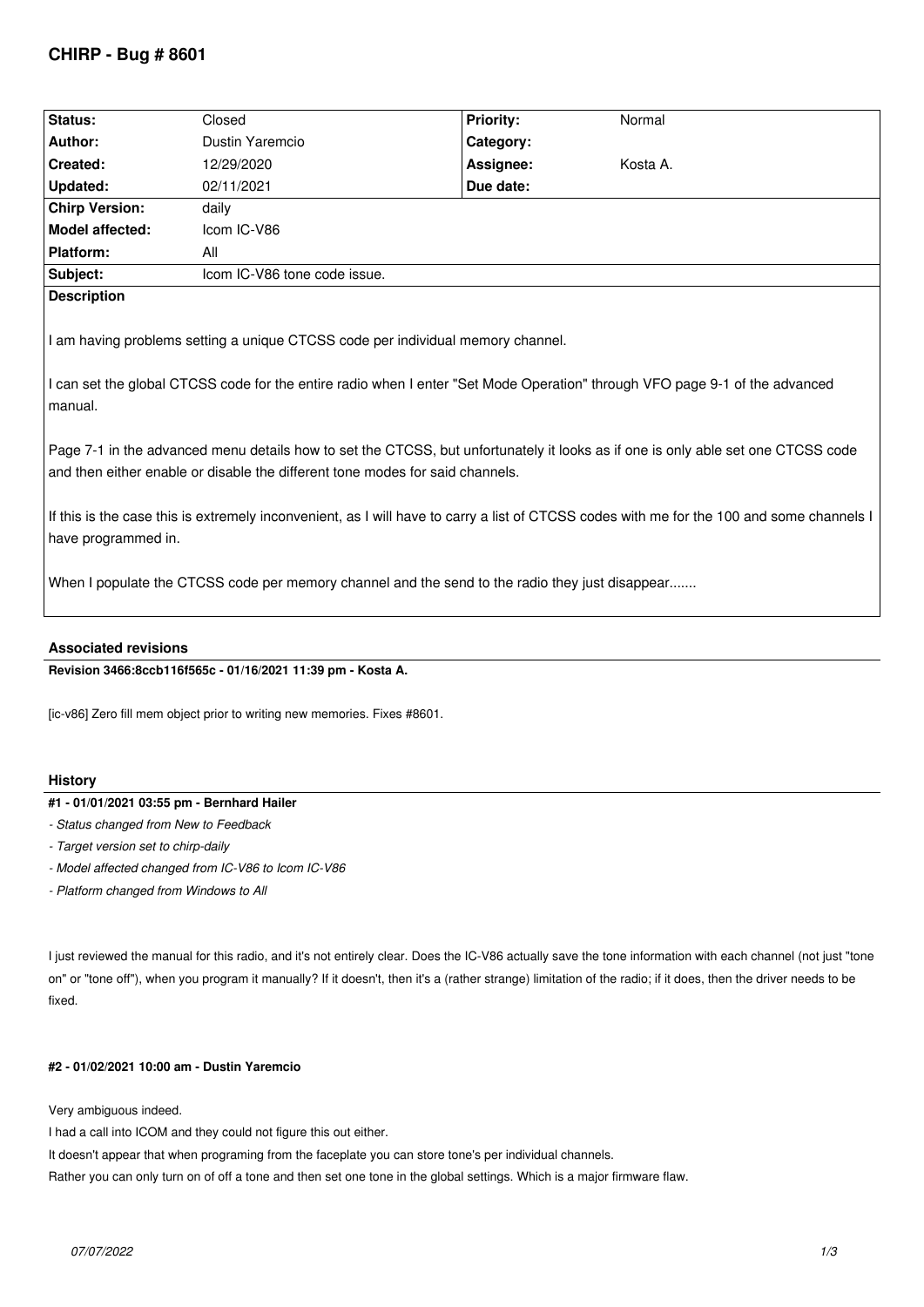*So Icom gave me a copy of their CS-V86 software and I was able to program just as one should be able too. Radio function as expected afterwards.* 

*But I was unable to download into Chirp afterwards.*

*Talking to other people RT systems has got this dialed too, so it can be done.*

#### **#3 - 01/02/2021 11:32 am - Bernhard Hailer**

*Ok, if the Icom software can do it, then there's a bug in Chirp's IC-V86 driver code. Thanks for your feedback. Hopefully there's a developer with this radio who can fix it.*

### **#4 - 01/16/2021 01:19 am - Kosta A.**

*- Assignee set to Kosta A.*

*For reference, the User Manual on Page 9-2 states that when the display type for the radio is set to name (dSP.Nm) you must enter VFO mode to enter into the set mode for the radio. When the display type is set to channel (dSP.Ch) and you enter into a memories set mode only a portion of the settings will be displayed. To be able to set a memories tone from the faceplate the display type must be set to frequency (dSP.Fr) in the initial set mode and then upon entering a memories set mode you will be able to modify the tone setting for that memory.*

#### **#5 - 01/16/2021 03:51 pm - Kosta A.**

- *Status changed from Feedback to In Progress*
- *% Done changed from 0 to 100*

*I have submited a patch to the dev mailing list for this issue.*

*Some icom mobiles, fill their eeprom with one's rather than traditional zero's. Chirps memory object will by default simply write the existing read memory buffer back to memory. In some cases this results in an correct value being written to the radio but an incorrect value being read by the firmware due to the inconsitent padding. The fix resolves this by zero'ing out all memory prior to writing new memories.*

*If you have previously used chirp to program the radio I would recommend deleting all memories in chirp prior to re-programming the radio to verify that memories are zero'd out appropriately, but in most cases you can proceed without doing so. The software has always supported writing tones on a per memory basis as designed - this bug however was causing an incorrect value to be read by the firmware.*

I do not have access to the CS-V86 software so I cannot speak to the download failures, however if an image file were provided I could take a look. *Otherwise this issue should be resolved once the change is commited.*

#### **#6 - 01/16/2021 06:03 pm - Dustin Yaremcio**

*What's your email? I'll send you the software.*

#### **#7 - 01/16/2021 06:04 pm - Kosta A.**

*Thx.*

#### **#8 - 01/16/2021 07:02 pm - Dustin Yaremcio**